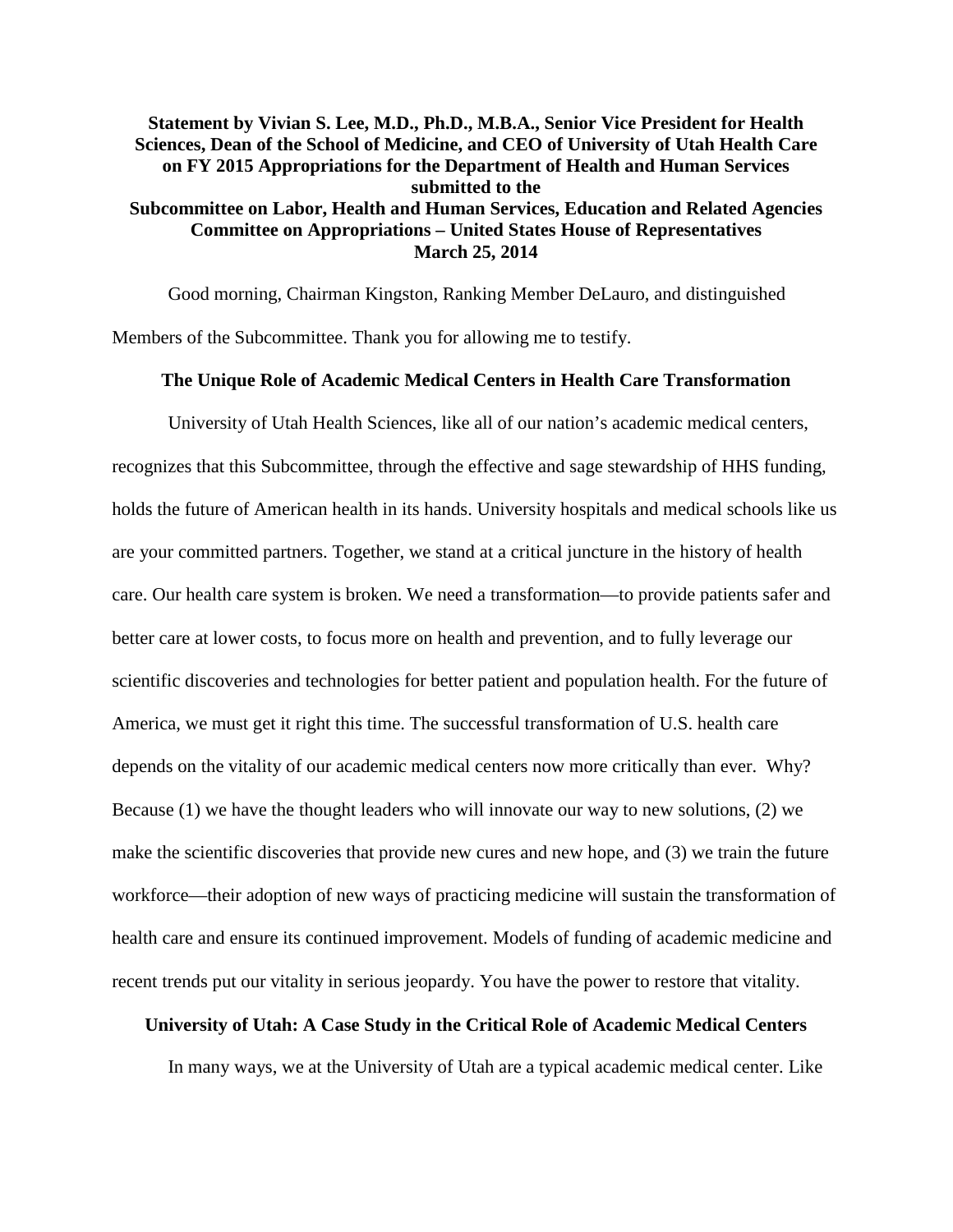most university health care systems, we offer a continuum of care that is unavailable anywhere else in the community: from population health and wellness to high-end unique specialty care serving those who are too sick to be provided for in the community. Less typical, we are the only academic medical center in Utah and in a region that spans over 10% of the continental U.S., including also Idaho, Wyoming, Montana, much of Nevada and western Colorado. Our Salt Lake City facilities, satellite clinics, telehealth services, AirMed helicopters and fixed-wing aircraft give patients across the entire region access to a Level 1 trauma center, the region's only burn center, the region's only designated Comprehensive Stroke Center, and our world-renowned Huntsman Cancer and Moran Eye Centers, just to name a few. We also serve as the safety net for many low-income and uninsured people, providing over \$100 million in charity care this year.

## **NIH Funding & Research that Saves Lives**

As academic medical centers, research and education are what distinguish us from other health care systems. University of Utah Health Sciences is home to vibrant Schools and Colleges of Medicine, Nursing, Pharmacy, Dentistry, and Health, and while there are many stories I could share with you about the impact of our work in all of these fields, I would like to bring to your attention one particular opportunity which has the potential to be revolutionary—and that is genomic and personalized medicine through the Utah Genome Project.

I'll start with the story of a Utahn – we'll call him Michael. Michael's mother died at 47. She followed Michael's grandmother, who died at 42. Colon cancer, the second deadliest cancer in the U.S., killed them both. Michael, now in his fifties, will die one day, but there is a good chance it won't be from colon cancer, because in 1987, with the help of NIH funding, University of Utah researchers identified mutations in the APC gene as the underlying cause of an inherited disease called familial adenomatous polyposis, or FAP. The lifetime risk of colon cancer for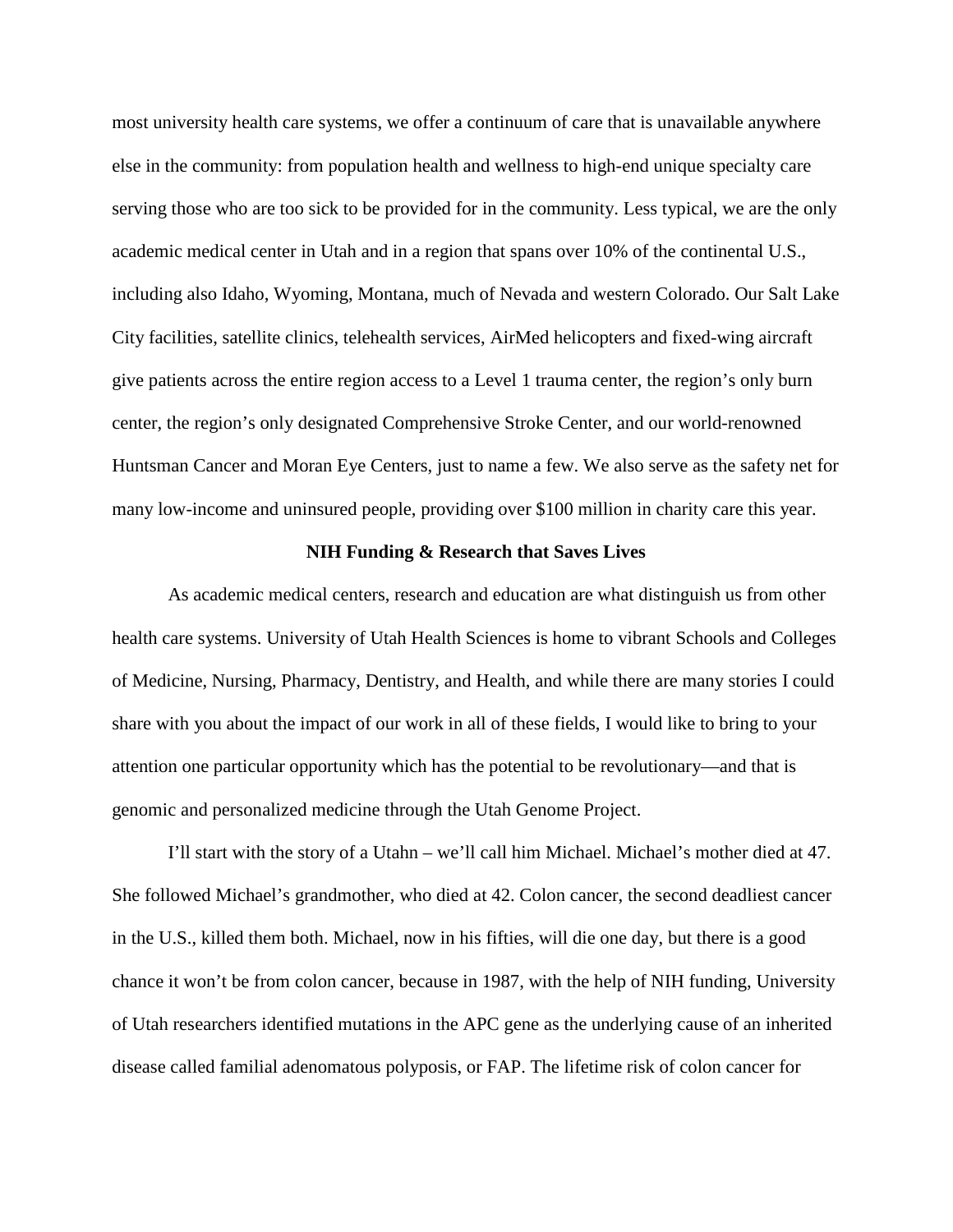people with this mutation is 100%. And this is not just limited to FAP patients. Scientists have determined that this mutation is also found in 80% of other colon cancers. With this genetic discovery, new drugs that target the specific cancer-causing proteins of these mutations are now in clinical trials.

This University of Utah discovery, and our discovery of more than 30 genes, including the breast cancer genes (BRCA1, BRCA2), sudden cardiac death (long QT), and dozens of other diseases, have been made possible through a unique state resource that houses massive family genealogies connected to public health and medical records, called the Utah Population Database. Thanks to the forward thinking leadership of people like you and scientific visionaries like Francis Collins, this is just the tip of the iceberg for genomic or personalized medicine. Because today, we can decode an entire human genome—over 3 billion base pairs of a person's DNA—for just about \$1000. That amount of data can be overwhelming. Searching for the genetic cause of disease in the human genome is like looking for one misspelled word in all the books in the Library of Congress. By using the Utah Population Database, however, we can compare the genetic sequences of affected family members with those not affected by disease. This is like having a magnifying glass to find that one misspelled word, the disease-causing gene. Our database currently maps the family genealogies and medical records of almost 7 million people, and it is truly a national treasure. By way of reference, the next largest database is DECODE in Iceland, now privately owned with about 500,000 records.

Thanks to work made possible by NIH funding, state and philanthropic support, and to a tradition of large families in Utah, this genetic goldmine can be a precious resource for all of humankind, helping us prevent or cure diseases from autism to Alzheimer's, from cancers to heart disease. We are calling this the Utah Genome Project. Through investments like this, your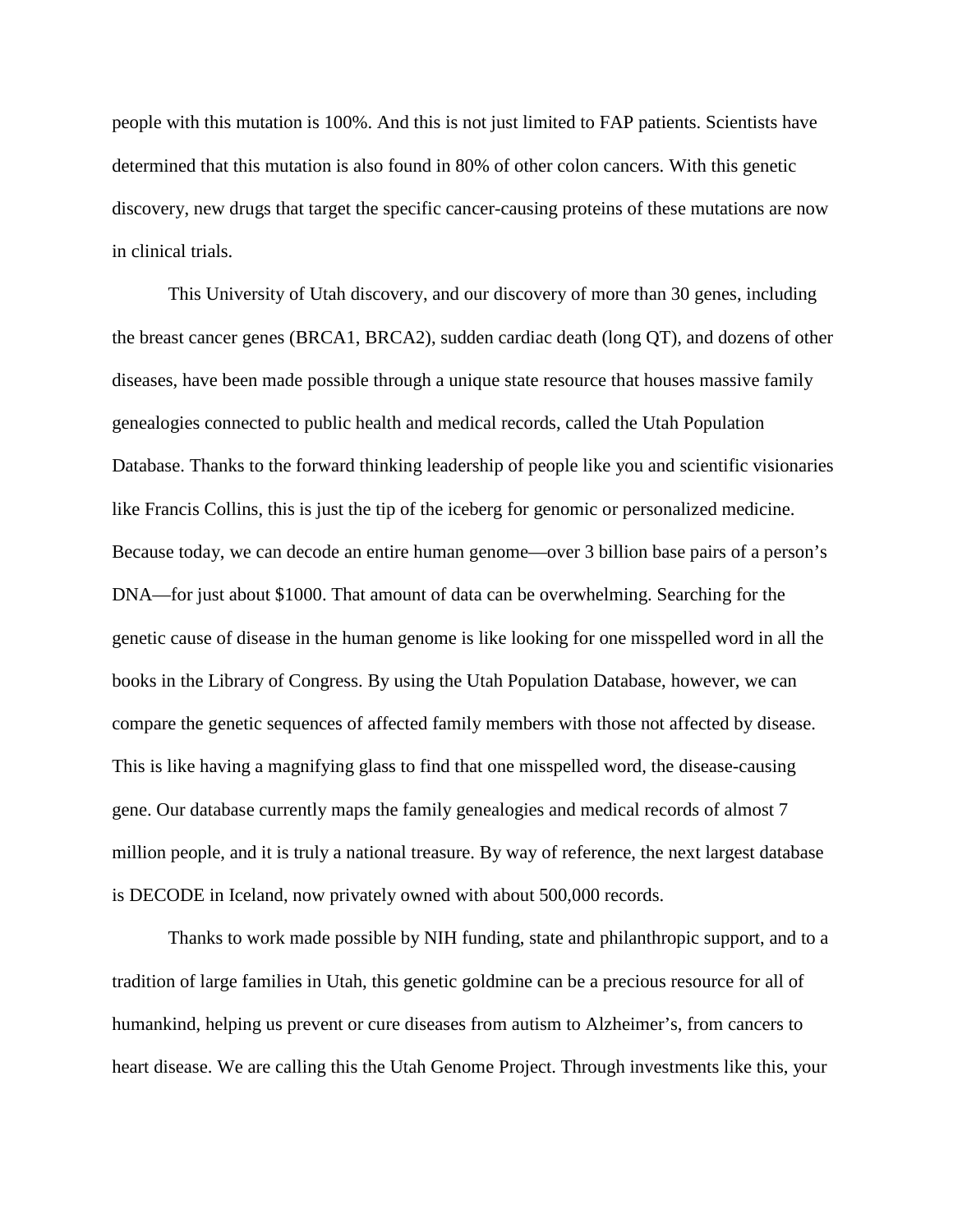Subcommittee can support the NIH to ensure that all of us and our children and their children, like Michael, can outlive our family history.

### **Sustaining the Health Care Workforce**

As we move into an era of personalized medicine, we also need to ensure that we have the workforce to care for us as we age, and to secure a healthy future for the next generations. The AAMC estimates that by 2025, we will face an overall physician shortage of over 130,000 and a primary care physician shortage of over 65,000. At the same time, over 30 million previously uninsured Americans will gain insurance coverage, and the number of people over age 65 – who use twice as much health care as younger adults – will double.

Medical schools, like ours, are doing our part to address this shortage. In the past decade, we've increased enrollment by an average of 30%. But this is only half of the solution. We must also train these new graduates before they can begin seeing patients – a difficult task, as the number of federally funded residencies has been capped since 1997. With limited GME funding, academic medical centers are increasingly reliant on other federal funding streams, including Title VII, to help support new training positions and to relieve this bottleneck.

In Utah, Title VII and Title VIII funding is especially important. Of Utah's 29 counties, 27 are designated as primary care Health Professional Shortage Areas. Moreover, Utah ranks last among the 50 states in the number of active primary care physicians per capita. Title VII and Title VIII programs allow us to address these gaps by funding the education and training of nurses, family medicine physicians, geriatricians, physician assistants, and other health professionals. As the only federally funded programs dedicated for this purpose, these are crucial to ensuring that our communities – both rural and urban – receive the care they need.

# **Academic Medical Centers: The Future of Health Care**